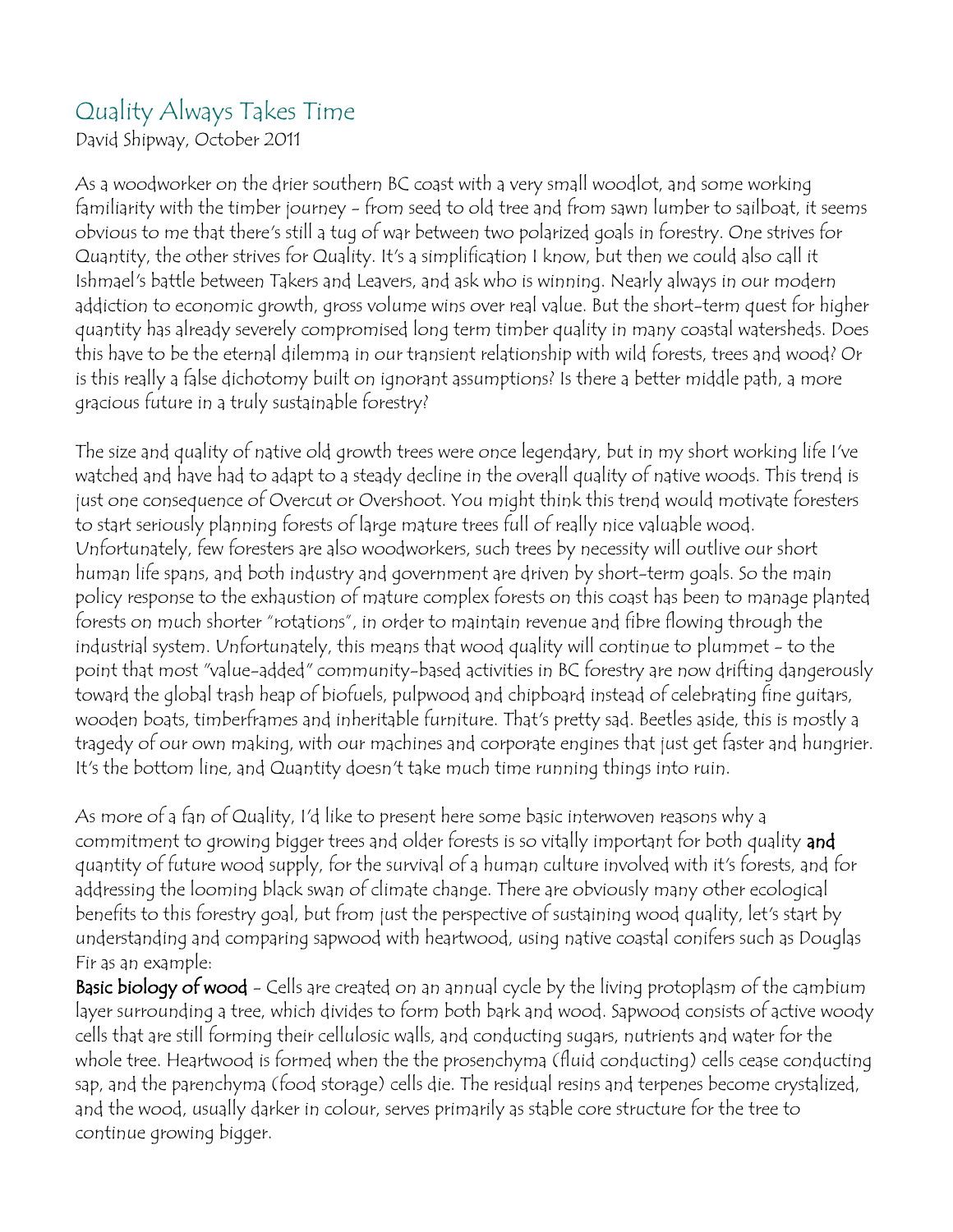Wood Properties - In terms of wood quality, sapwood is weak and unstable, has high moisture and sugar content, and thus shrinks, stains and decays quickly; while heartwood is drier and compressed (more stable), stronger (mature lignin fibre), and more durable (resinous). Sapwood products are not very diverse: One can make useable toilet paper and temporary artifacts out of it if you're quick, but any solid sapwood product will need added chemical wood preservatives. Heartwood on the other hand is good lasting material for houses, boats, furniture, musical instruments and all the many traditional woodcrafts that have been passed down to us through the ages and are still relevant and essential today.

Proportions of heartwood and sapwood, and thus the quantity of good durable wood in a tree, change with the tree's age. This can be shown in an approximate cross-sectional comparison among trees in my woodlot of three different ages:



As a tree grows older, the ratio of sapwood decreases and that of heartwood increases: In a very young tree, most of the stem is sapwood, whereas in a mature tree, most of the trunk is heartwood. In trees that are now being cut on so-called "economic" rotation silviculture regimes, it's at best about 50/50. In other words, half the "wood" harvested isn't even real wood yet, it's compost. What sort of "economics" does such pre-culminate liquidation really create? Where's the genuine carbon sequestration in our downstream wood products?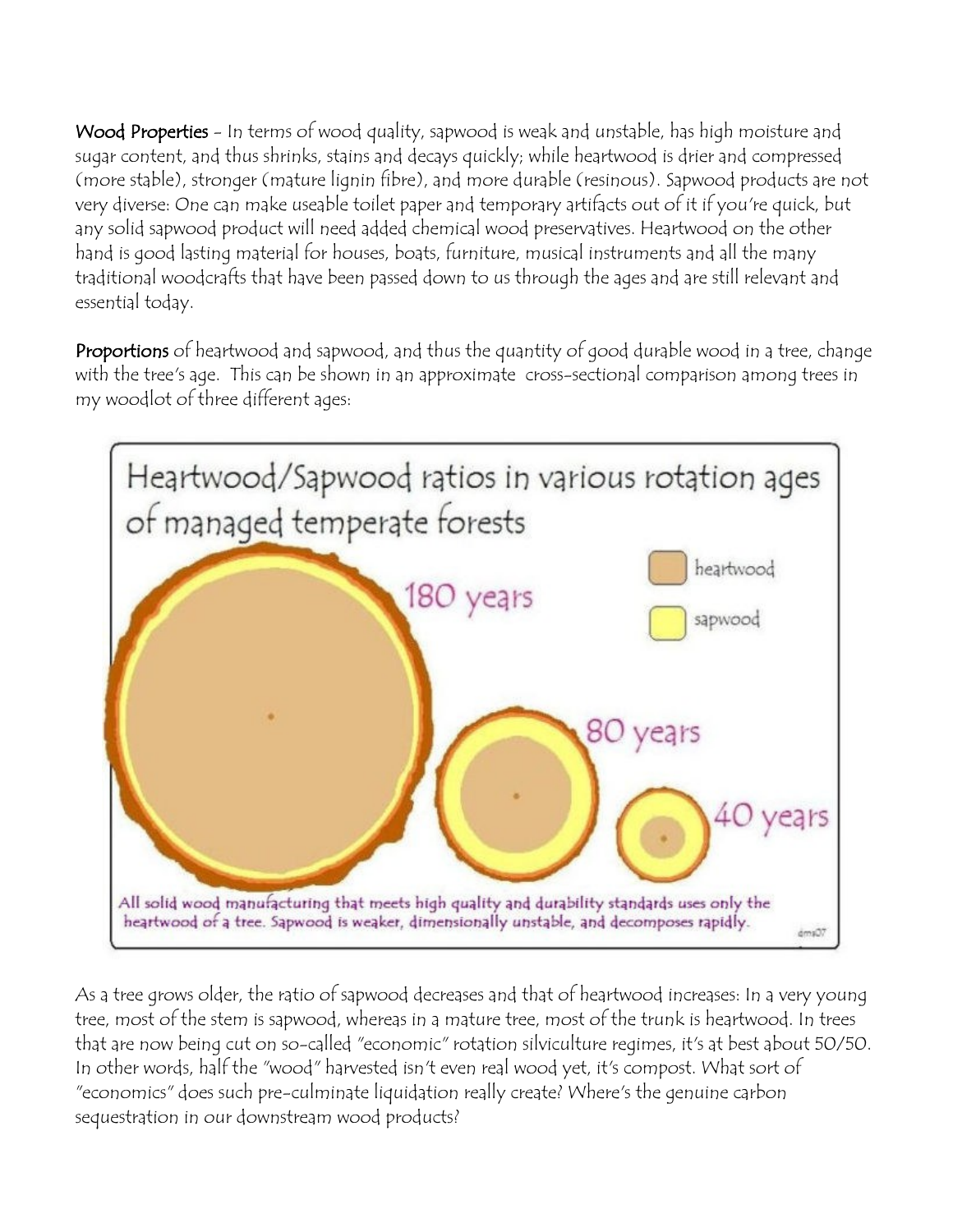A local sawyer who is better at lumber math than I am, calculated the following recovery volumes from some 12-foot Fir logs of different ages and diameters:

30 yr. old 12" dia. log = 78 bd. ft., 80 yr. old 24" dia. log = 364 bd. ft., 150 yr. old 48" dia. log = 1720 bd. ft.

These surprising numbers gain even more spread when the sapwood/heartwood ratios are factored in. The large older log might produce 1600bf of heartwood, while the adolescent 80yr log produces only 250bf. of the same. But that skinny juvenile log will only render 30bf of wide-ring heartwood with lots of knots and a problematic centre pith. Hmmm..... it looks like five times the age produces fifty times the good wood. Is that a good enough argument for patience with forestry?

Two other important quality factors in wood are [1] how the sapwood volume/ratio increases as we work our way up the tree into the live branches, and [2] the total useable "sawlog-height" of each tree. The 180-year-old tree is perhaps three times as tall in logs worth a sawyer's trouble compared to the 40-year-old sapling; and its second and third logs contain both more heartwood and more good wood than the first log of the 80-year-old. These additional factors may help in answering questions about what kind of forests and what kind of wood we should be growing for long term economic



There is similarity between how the wood of a tree increases with age in both quality and quantity (accumulation of annual increment), and the principles of compound interest, though the numerical rate of growth in trees would not impress a stock broker. Merve Wilkinson, during his 60 years of managing Wildwood, determined that these coastal forests grow at about  $2\frac{1}{2}\%$  per annum. This may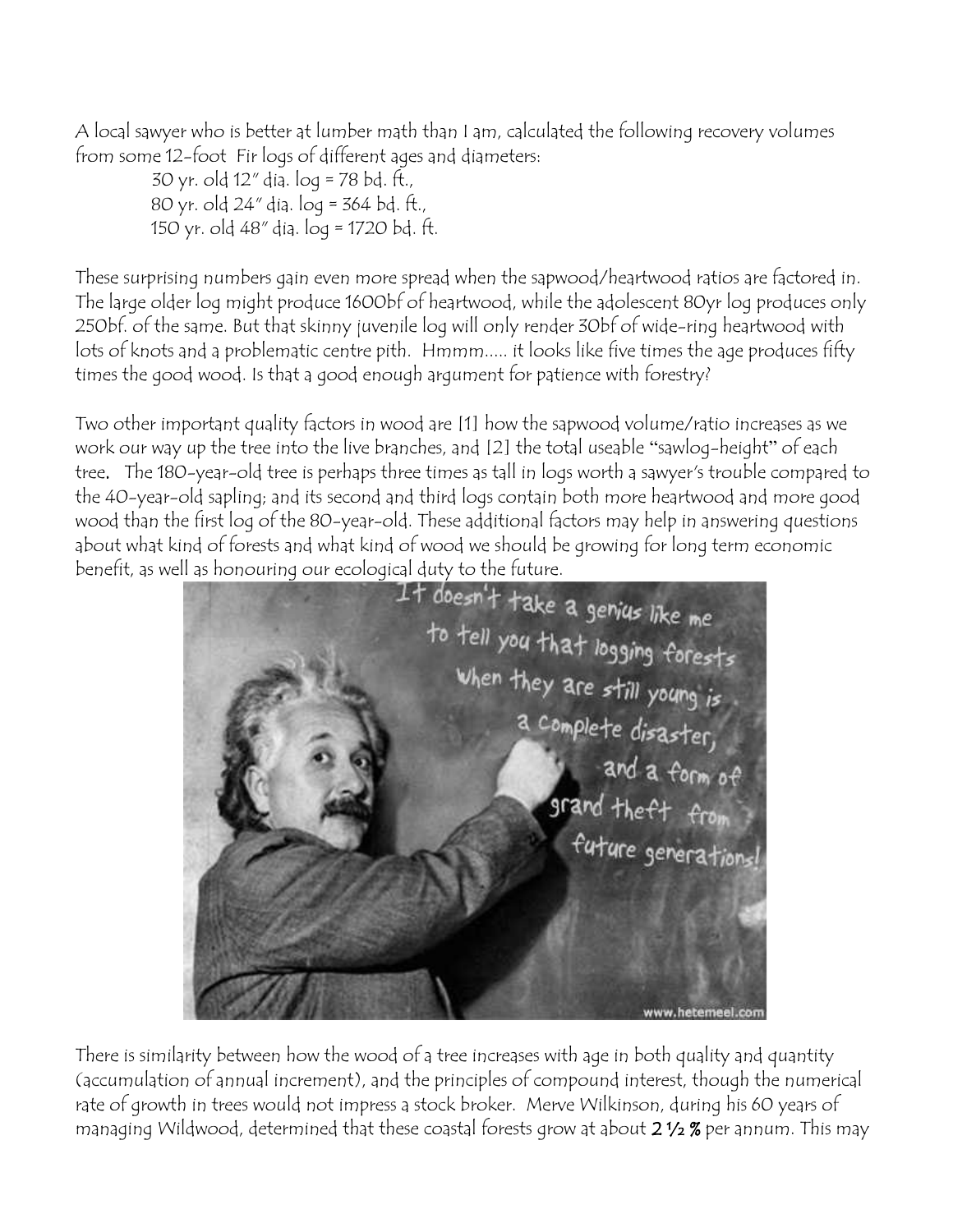help explain why clearcuts are at first very slow to take up carbon, and why true ecoforestry is so utterly rare. Most strategic investors in timberland portfolios are gambling on at least twice that rate of return. Thus, to bridge that gap, global TIMO's operating on private forest lands around the Salish Sea have chopped the third rotation already, and are now more interested in lucrative real estate development than in making a legal commitment to non-declining long term forest stewardship.

Looking at this quandry from a different angle, one can see that the capitalist growth economics that are running the Taker culture will produce further ecological overshoot. It's dangerously out of synch with the natural growth patterns of life on planet Earth, a biosphere that has very real limits and is now suffering from frequent and cumulative human disasters. Yet we witness almost daily the trained professionals dutily carry on with an incongruous agenda of "modernized" short-rotation forestry, as if ancient biological processes will suddenly reform and obey new feudal laws written by economists that we can now see live in a world of clever fiction.

Forestry can certainly become more productive with careful loving management, but only within the range of resilience within an ecological community, only on Gaia's reciprocal terms. Two changes in forestry might improve our future prospects: one is stand management to lengthen the period of increasing annual growth; the other is to focus on intelligent decisions in conserving wood quality to aim for and capture the highest market value of quarter-sawn clear beams, boards and cants that only come from large mature trees.



Mean Annual Increment (MAI) is a common forestry term that describes average growth rates in managed stands. Every year a tree puts on another layer of wood that is more voluminous than the year before, until it **culminates** (CMAI), and then very gradually slows down, the primary focus then being on lateral growth, seed generation, and perhaps that Gaian wisdom of just "being there" for all the other forest inhabitants. Forests are co-operative ventures. In typical coastal Douglas Fir stands managed by "crop rotation" (a euphemism for resetting growth rates to zero), culmination may occur at about 80-100 years of age, depending on stems/hectare density and site/nutrient conditions. If trees are cut too early, before CMAI is reached, there is an enormous loss of wood productivity per hectare over time, since the most productive volume years around and after culmination never occur. They have simply been stolen by false accounting practices.

In forest stands that are patiently managed by partial cutting and thinning to reduce competition, it is quite possible to shift the incremental growth curve of co-dominant trees so that culmination occurs at up to 200 years of age, meaning these trees are still putting on more incremental volume at this age than they were last year. Unfortunately, there are not many good documented examples of this kind of "old growth forestry" in BC, because our overall colonial history has been that of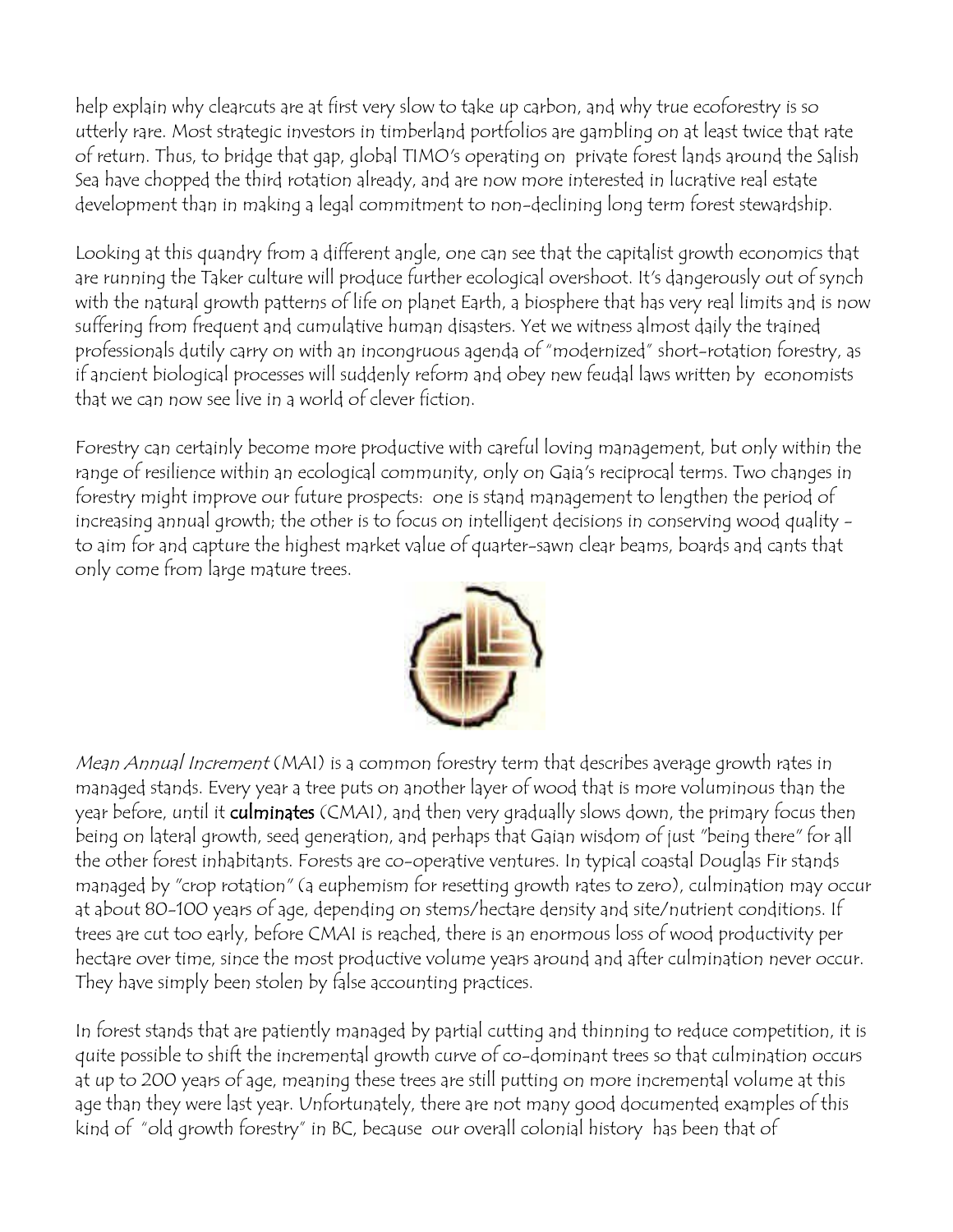methodically turning the Taker's spoils of verdant old forests into smoke and dust faster than they can regrow. But on a planet now experiencing the aggregate effects of human overshoot, there's little doubt we will have to change our collective ways or perish.

For many years now there has been a healthy debate about the differences between simplified industrial crop rotation and the practices of true ecoforestry ( and heroes like Chris Maser and Herb Hammond have spent much of their lives trying to educate us all about those crucial differences). The former model follows industrial agriculture, which oversimplifies the ecosystem and is heavily reliant on fossil inputs, but eventually exhausts the living land. The latter is more like perennial polyculture, where a whole variety of human benefits are seen as just a subset to maintaining the full biodiversity, resilience and wild vitality of the native ecosystem. Yes, ecoforestry is unashamedly an "Earth First" sort of regime, but everyone benefits, including the humans. There have been some significant efforts to find this middle ground that works in forestry, that can get us to the more peaceful place where scientific truth and full cost accounting form the basis for a truly sustainable, transgenerational forest economy.



This simple graph isn't based on years of rigorous data collection, that's not my task. It's just an approximate visual comparison of biotic outcomes from two radically different philosophies about forest management. It also maps the consequential difference between Taker and Leaver cultures. In short rotation silviculture, the inevitable decline in productivity and biomass reflects more catastrophic soil disturbances and waste of nutrients, each of them incrementally destructive to both the forest carbon sink and forestry economics. Attempting to dodge this decline with genetically-altered tree stock and imported artificial fertilizers is hardly a holistic solution to greed.

It's ironic in terms of that other quest – for Efficiency - that the wood products industries now spend billions on the technological wizardry of chopping and shredding smaller trees and pressing the fibres back together with synthetic binders to create timber substitutes, a process that inevitably creates